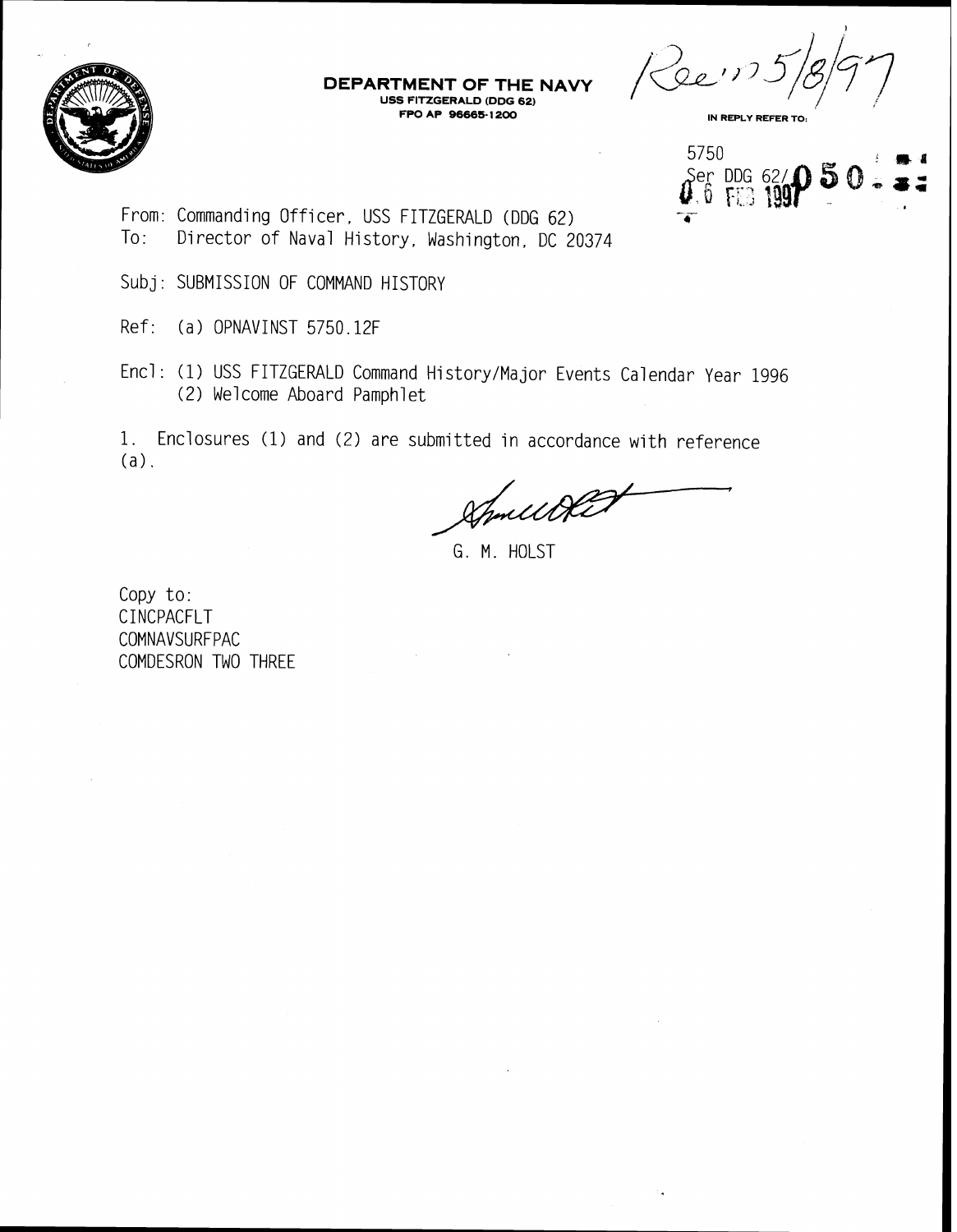## COMMAND HISTORY USS FITZGERALD (DDG 62) CALENDAR YEAR 1996

1. Command History and Organization.

The mission of USS FITZGERALD (DDG 62) is to conduct prompt, sustained combat operations at sea, in support of U.S. national policy. She is equipped to operate in a high density, multi-threat environment as an integral member of a carrier battle group, surface action group or underway replenishment group. In addition to her own self defense capabilities in anti-air warfare (AAW), under sea warfare (USW), surface warfare (SUW), FITZGERALD can effectively provide local area protection to the battle group, surface action group and other ships.

USS FITZGERALD (DDG 62) is home ported in San Diego. CA and assigned to Destroyer Squadron Twenty-Three. USS FITZGERALD is commanded by CDR G. M. Holst.

2. Chronology of major events.

| 01-04 JAN     | Inport San Diego                                                  |
|---------------|-------------------------------------------------------------------|
| 05-16 JAN     | Transit to Pearl Harbor                                           |
| 19-31 JAN     | Underway, Pacific Missile Range Facility, Kauai, Hawaii<br>(PMRF) |
| 21 JAN        | Kingfisher Sonar (prototype), Mine Detection Range<br>Operations  |
| 22 JAN        | Weapon System Accuracy Trials, PMRF                               |
| 23 JAN        | Antisubmarine Ship Qualification Trials, PMRF                     |
| 28-30 JAN     | Manned Raid TRACK-EX, PMRF                                        |
| 31 JAN-05 FEB | Inport Pearl Harbor                                               |
| 05-14 FEB     | Underway, PMRF                                                    |
| 06-08 FEB     | Prospective Submarine Commanding Officer HOLLYWOOD                |
|               | Operations with USS HELENA and USS OLYMPIA                        |
| 09-13 FEB     | Combat Systems Ship Qualification Trial MISSILE-EX                |
| 14-16 FEB     | Inport Pearl Harbor                                               |
| 16-22 FEB     | Transit to San Diego                                              |
| 22 FEB-04 MAR | Inport San Diego                                                  |
| 05-08 MAR     | Underway, SETT-8 MISSILE-EX                                       |
| 07 MAR        | Special Engineering Test Target-8, Pacific Missile Test           |
|               | Center, San Nicholas CA (PMTC)                                    |
| 09-13 MAR     | Inport San Diego                                                  |
| 11-15 MAR     | Command Assessment of Readiness and Training II                   |
| 14 MAR        | Underway, CART II Engineering Drills                              |
| 15 MAR-07 APR | Inport San Diego                                                  |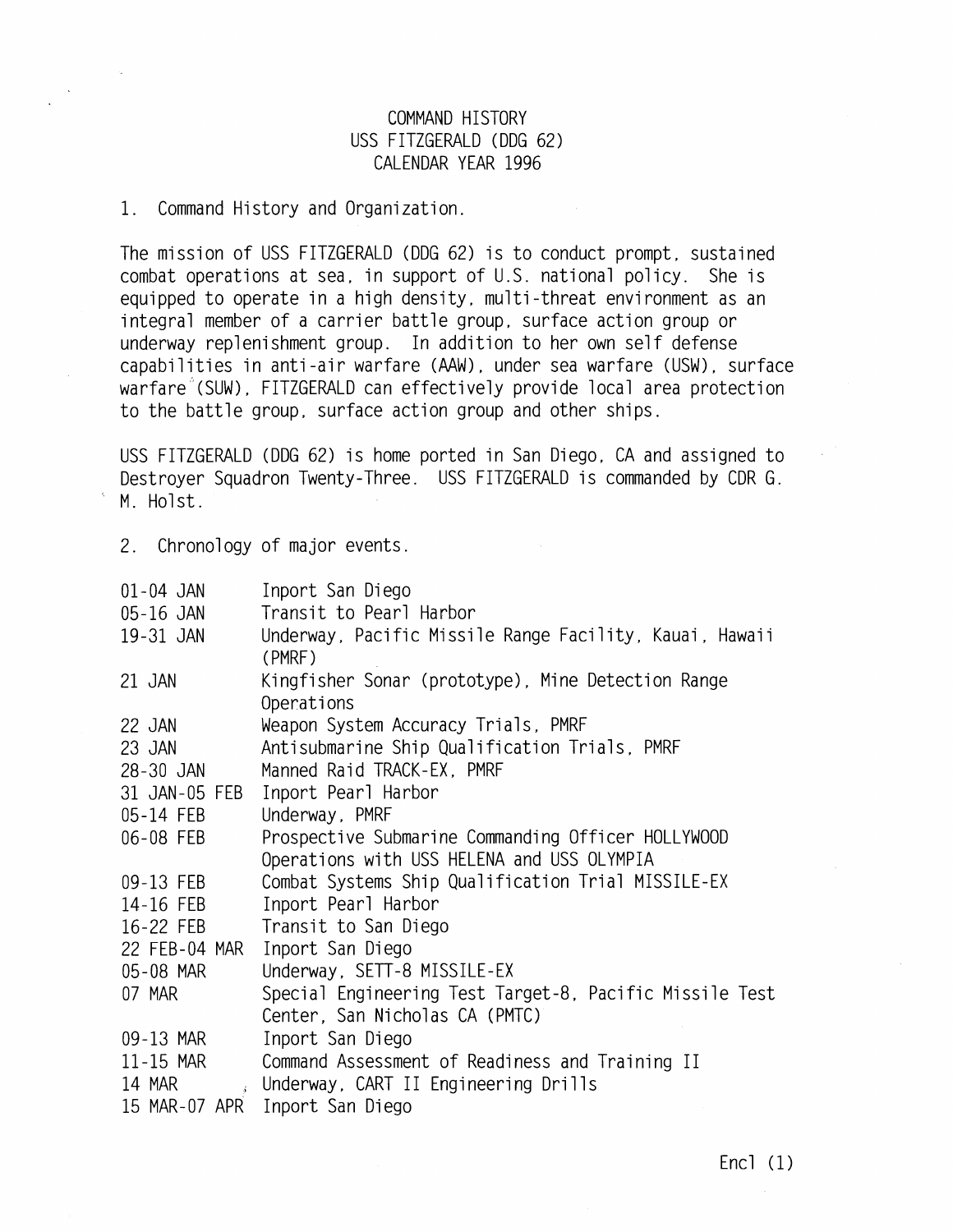20 MAR Ship-wide Safety Stand-down 25-29 MAR Board of Inspection and Survey Visit (INSURV) 01-26 APR Total Ship's Training Availability II 08-12 APR Underway, TSTA II 13-21 APR Inport San Diego 15-19 APR Logistics Assessment Training Review 17 APR Ship-wide Safety Stand-down Underway, TSTA II 23-26 APR 27-28 APR Inport San Diego Underway TSTA MISSILE-EX 29 APR-03 MAY Total Ship's Training Availability MISSILE-EX, PMTC 01 MAY Underway, Ammo Off-load 06-08 MAY 20 MAY-07 AUG Post-Shakedown Availability 20-24 MAY Target Motion Analysis Team Trainer 22-26 JUL ASW Phase II Team Training Departed Southwest Marine Shipyard 09 AUG Post-PSA Sea Trials 06-07 AUG 08-18 AUG Inport San Diego Deperming Point Loma, CA 19-23 AUG Post-PSA MK-41 Vertical Launching System Magazine 21 AUG Certification Inport San Diego 24-25 AUG Underway, Independent Steaming 26 AUG-09 SEP Special Engineering TRACK-EX 06 SEP Inport San Diego 10-15 SEP 10-13 SEP Naval Food Management Team Assist Visit Underway. Independent Steaming 16-20 SEP Inport San Diego 19-29 SEP ISIC Command Inspection 23-24 SEP 24 SEP Comprehensive Communication Assessment (CCC-27-SF) 30 SEP-01 OCT Engineering Certification 02-10 OCT Inport San Diego 05 OCT Cruise Missile Tactical Qualification Trial Underway, Port Visit Manzanillo, Mexico 11 OCT-21 OCT Inport San Diego 22-28 OCT Final Evaluation Period 29-31 OCT 01-03 NOV Inport San Diego COMPUTEX 95-5A/ITA with USS CONSTELLATION 04-07 NOV 07 NOV Optionally Piloted Vehicle Electronic Attack Demonstration Inport San Diego 07-18 NOV Logistics Management Assessment 12-15 NOV Combat Systems Readiness Review 18 NOV 18 NOV-08 DEC Inport San Diego Underway, FIREX II, San Clemente, Inport Seal Beach, CA 09-13 DEC

 $\bullet$